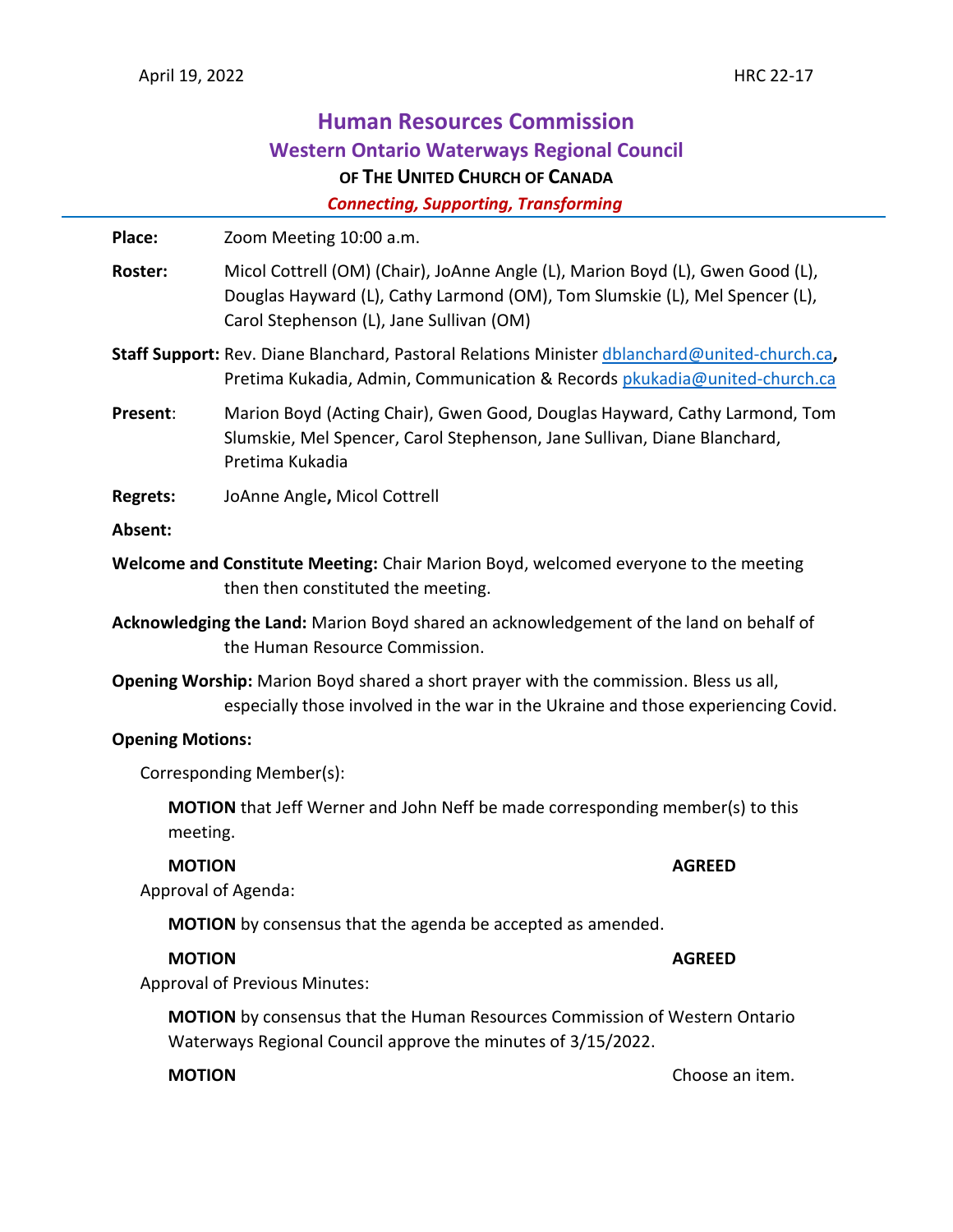Will bring the minutes to the next meeting as all commission members cannot access Dropbox. Will check on which link is being accessed.

# **Business Arising**

#### **New Business**

# 1. **Pastoral Relations Minister: Diane Blanchard**

The Chimvinga family have arrived from Zimbabwe, to Pine River United Church, immigration took longer and they were welcomed on Sunday.

There is concern that white people are fast-tracked, as Ukrainians, but not black/brown people that experience flooding, famine and other disasters. We in the United Church need to address this at some time soon.

Diane did work around these areas for her sabbatical, with Sherpherd Munikwa, John Neff and Marsha Roberts. Diane will meet in person with Wonder in August. Being greeted and welcomed and met in their home is considered normal in Zimbabwe. Wonder is invited to a congregational convening so he can meet some local colleagues.

A candidate has requested to preach at a church and this is not recommended strongly, as it is not for LLWLs in training.

From Tom: can you ask an interviewee their vaccination status, stance. Under ethical practices for the United Church, we can ask vaccination status, masking.

2. Jeff Werner joined us and we received his 2021 Interim Ministry mid-term report:

Written up at end of 2021 and for the transition. Was to be a simple lead-in to IM experiences. Wasaga Beach has some challenges, mainly money, leadership dynamics. Are working on final report. There are examples of 'senior's ministry' churches that create community, not just young families with children. Are looking at pursuing becoming an Affirming ministry. Need 75% congregational agreement, communities can often go through process and lose some votes and be unable to pass the resolution.

# 3. **Executive Report: Cathy Larmond**

Annual Meeting coming up, please register. Camp Day coming up, which will hopefully be held outside. Executive Meeting on Monday regarding Diane Blanchard's position.

M&P Workshop, The Basics, being very well attended. 285 people signed up to the last workshop being held this spring on April 21.

# 4. **LLWL Resource Team: Marion Boyd**

The Resource Team is looking for a couple more members. We are happy to continue to meet by Zoom unless circumstances require otherwise.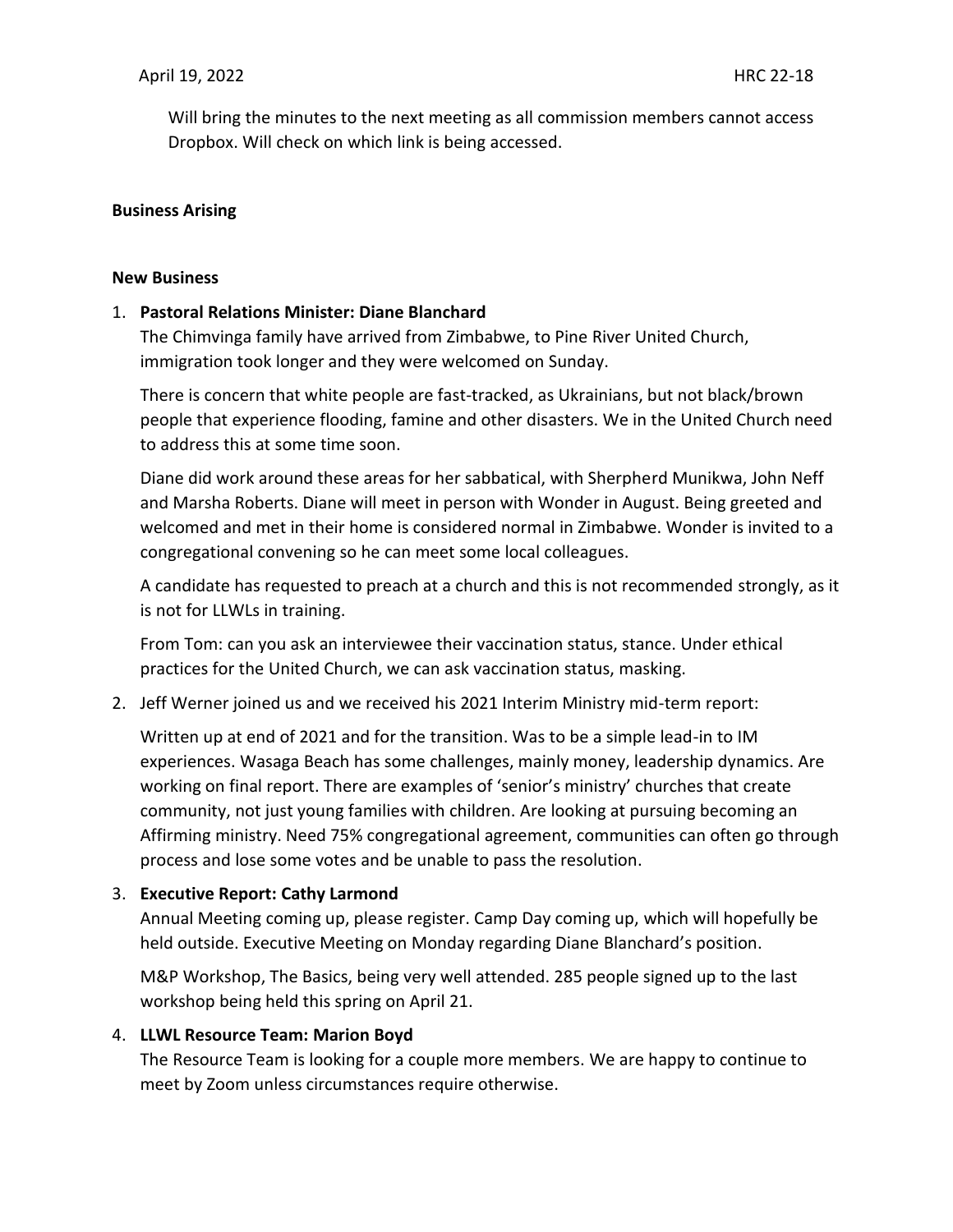Diane had a good response receiving LLWL Annual Reports. We will re-interview one-third of the group each year. Some questions come up again and again: Can I give communion? Can I preach more than three times in a location? Interviews will be conducted June, July and August.

One person, Teresa Coulthard, will be recommended at the Spring Meeting to be recognized. Has discerned and grown over two trainings.

**MOTION by consensus** that the Human Resources Commission of Western Ontario Waterways Regional Council agree that Teresa Coulthard be recommended to be recognized at the Spring Meeting.

#### **MOTION AGREED**

One other person. Karen Walsh, almost ready to be recognized, paperwork just completed. Have 2 weeks to interview her and check credentials. Will ask for email vote to take this to the Spring Meeting if all works out within the two weeks.

# 5. **United Fresh Start: Diane Blanchard**

Adam Hanley will offer training for UFS facilitators at the beginning of June. Maybe at Five Oaks if room is available. Open to lay and ministry personnel. For those who would enjoy teaching, training. Looking especially for people that may be interested from Antler River Watershed Regional Council.

# 6. **Liaisons Needed: Diane Blanchard**

Forest Hill will be needing a liaison.

An SME position will be available. Candidate/Students require some time working, under an educational supervisor, for two to three years, which may be followed by a call.

# **7. Consent Docket**

# **Request for Change of Pastoral Relations**

That the Human Resources Commission of Western Ontario Waterways Regional Council approve the request of Gail Fricker, OM, for a change of pastoral relations from Grace United Church, Tavistock, effective 2022-06--25.

That the Human Resources Commission of Western Ontario Waterways Regional Council approve the request of Jeffrey Warner, IIM, for a change of pastoral relations from Wasaga Beach United Church effective 2022-06-30.

# **Approval of Open Positions**

That the Human Resources Commission of Western Ontario Waterways Regional Council approve the position description for a Minister of Word, Sacrament, and Pastoral Care, FT, for Harcourt Memorial United Church, Guelph.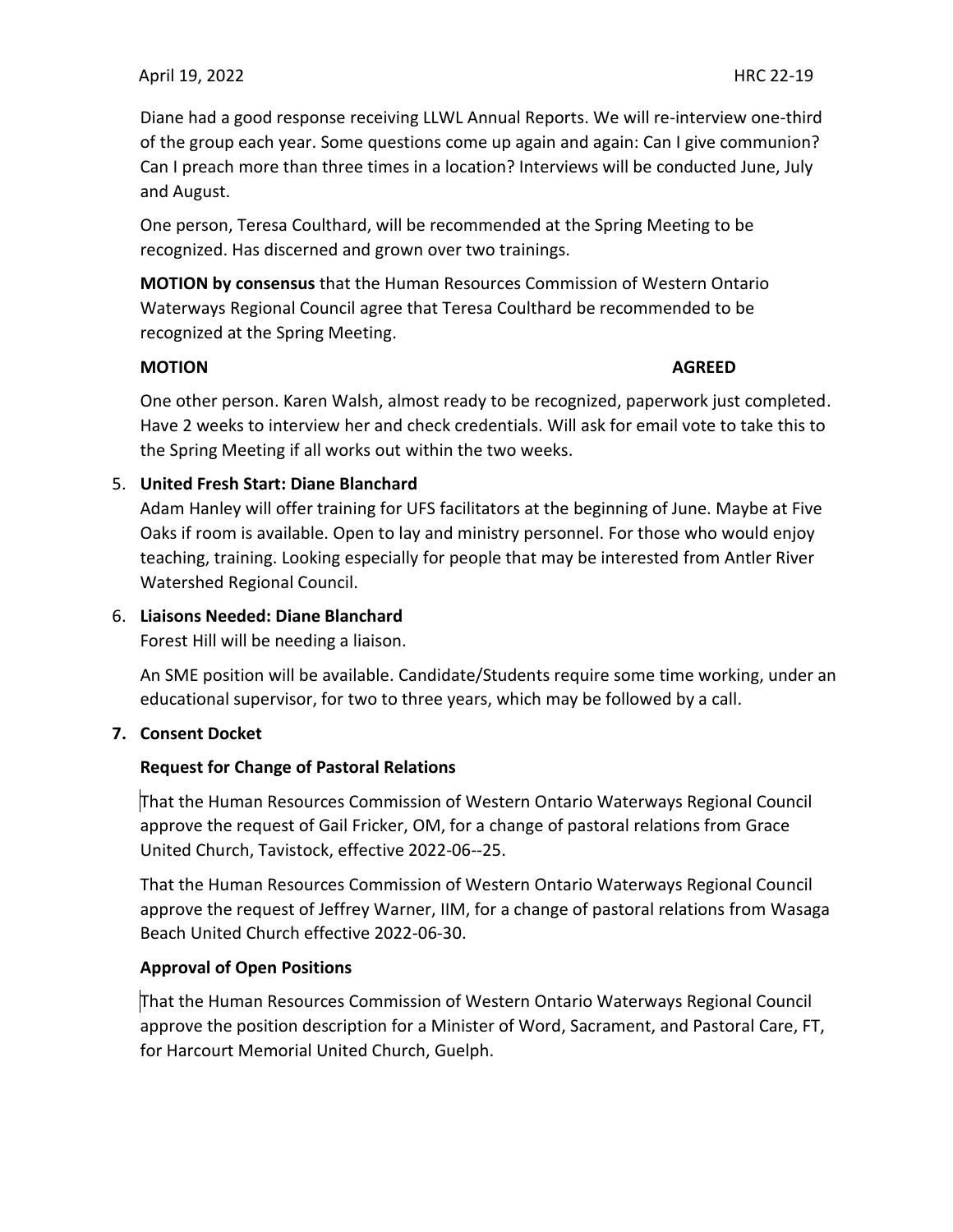# April 19, 2022HRC 22-20

*Note from Micol*: in denominational section, they are missing reference to work in the wider church. The title reads identical to the definition of an ordained minister. If they are open to diaconal ministers or Designated Lay Ministers this title may limit those looking.

# **Appointment of Liaisons**

Forest Hill, Kitchener –

# **Renewal of appointments**

That the Human Resources Commission of Western Ontario Waterways Regional Council accede to the request of Clifford Pastoral Charge, for the provisional appointment of Jennifer Brown, DLM Candidate, FT, from 2022-07-01 to 2024-06-30 according to the terms agreed to in ChurchHub on 2022-04-07.

That the Human Resources Commission of Western Ontario Waterways Regional Council accede to the request of Rosemont: Trinity Centennial Pastoral Charge, to appoint Stacey Mortson, candidate, PT 20 hrs/week, from 2022-07-01 to 2022-12-31 according to the terms agreed to in ChurchHub on 2022-03-28.

That the Human Resources Commission of Western Ontario Waterways Regional Council accede to the request of West Montrose Pastoral Charge, to appoint Marianne Leach Hoffer, DLM, PT, 6 hrs/week, from 2022-02-06 to 2023-02-05 according to the terms agreed to in ChurchHub on 2022-03-29.

That the Human Resources Commission of Western Ontario Waterways Regional Council accede to the request of Orangeville: Westminster Pastoral Charge, to appoint Bruce Gregersen, OM-R, PT, 25hours, from 2022-04-01 to 2022-10-01, according to the terms agreed to in ChurchHub on 2022-03-22.

# **Approval of new appointments**

# **Approval of calls**

That the Human Resources Commission of Western Ontario Waterways Regional Council accede to the request of Huron Shores Pastoral Charge to appoint Gail Fricker, OM, fulltime, 40 hours/week from 2022.06.25 to 24.01.14 according to the terms agreed to in Churchhub on 22.04.18.

# **Request for Sacraments**

That the Human Resources Commission of Western Ontario Waterways Regional Council grant a license to Marianne Leach Hoffer, DLM, to conduct the sacraments during her appointment at West Montrose Pastoral Charge.

# **Request for VAM Designation**